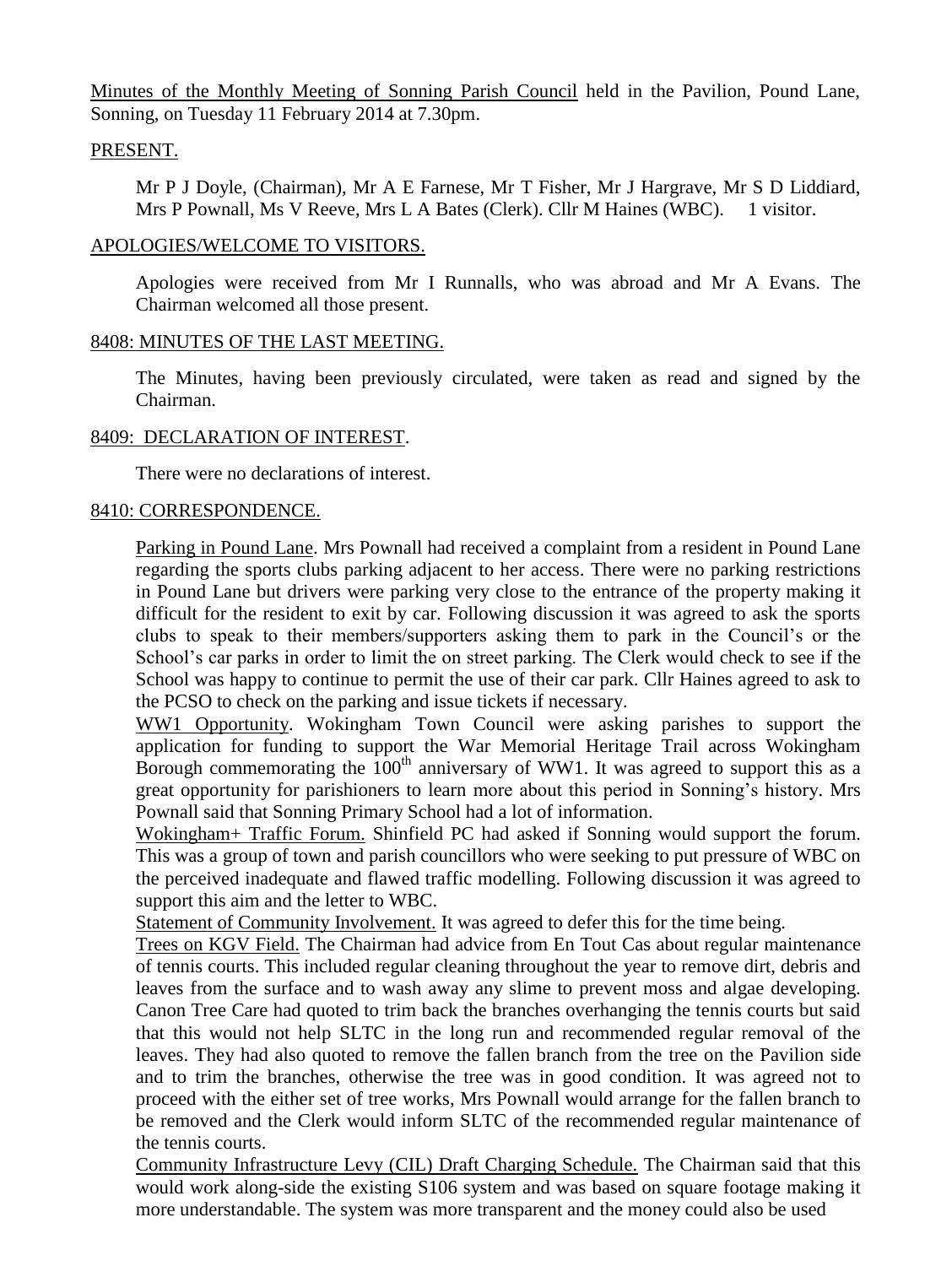## 8410: CORRESPONDENCE.

more appropriately. With few large developments likely, Sonning would not benefit as much as some communities. Parishes would receive 25% of the CIL raised in their area.

The Chairman referred to previous correspondence under the FOI Act and said that Councils could consider if frequent request for information under the FOI Act were vexatious. With extensive minutes published on the web site and public question time during meetings it should not be necessary to supply additional information.

#### 8411: PLANNING.

The Chairman said he had heard that Mr Page of the Deanery was concerned about the additional traffic which might be created by enlarging Star Court as his property shared the vehicular entrance. The application for a new building for St. Andrews had been received. There was no Listed Building application and Cllr Haines said that Church property was exempt. The Chairman questioned if this applied to buildings ancillary to the Church and also said that no travel plan had been included. The Chairman would ask for an extension of time in which to comment. The applicant at 35 Little Glebe had gone to appeal following WBC rejection of the plans. The Golf Club application for a new vehicular entrance onto Pound Lane had been refused. Cllr Haines said that he understood that M&S would be installing an acoustic fence around part of their new facility.

The following applications were ongoing: 1 Sonning Gate (F/2012/1398); Land facing Duffield Road (F/2013/0634); 11 Hawthorn Way (F/2013/1549): 4 West Drive (F/2013/2296: Farmhouse Charvil Lane (CLP/2013/2498): 35 Old Bath Road (F/2013/2546): 32 West Drive Sonning (F/2013/2523; Model Farm Barns Bath Road (F/2013/2526: Sonning Cottage Pound Lane (F/2013/2190): Star Court Thames Street (F/2013/2455).

The following applications had been approved: 2 Sonning Meadows (NMT/2014/0005).

The following applications had been refused: No current refusals.

The following new applications had been received. 19 Old Bath Road (F/2014/3060) Submission of details to comply with conditions  $3\ 6\ 7\ 9\ 10\ \&\ 11$  of planning consent F/2013/0714.3. Materials.6. Boundary treatments.7. Measured survey of site.9. Scheme of landscaping.10. Arboricultural Works scheme.11 Contamination scheme: St. Andrews Church (F/2014/0049) Erection of new community building to provide meeting room Parish Office and Clergy Office with replacement garden equipment store. Demolition of existing equipment store adjoining Listed Churchyard wall. (No demolition of any Listed structure): Elm Gables Parkway Drive (F/2014/0144) Erection of a two storey front, first floor side and rear extension, single storey rear extension and erection of a single storey front extension to form front porch. Former Fire Station and Land to Rear (NMT/2014/0175) : Non-material amendment to planning consent F/2013/0149 to allow minor design alterations for both new dwellings and relocation of fire station siren pole to north of driveway.

## 8412: CONSERVATION ASSESSMENT.

Mr Hart had informed the Chairman that the Assessment was almost complete. The Chairman would check again at the end of week commencing 17 February.

#### 8413: QUESTIONS FOR BOROUGH COUNCILLOR.

Mr Farnese asked about progress on the Pound Labe drain at the entrance to Sonning School. Cllr Haines said that WBC Highways were in currently operating in an emergency mode with only high priority issues being addressed. Mr Sasonow said that he had inspected the manhole and found was being flooded by the run off from the field, and that water was backing up due to a blockage on the outlet. He had cleared as far a s he could but there was nothing to prevent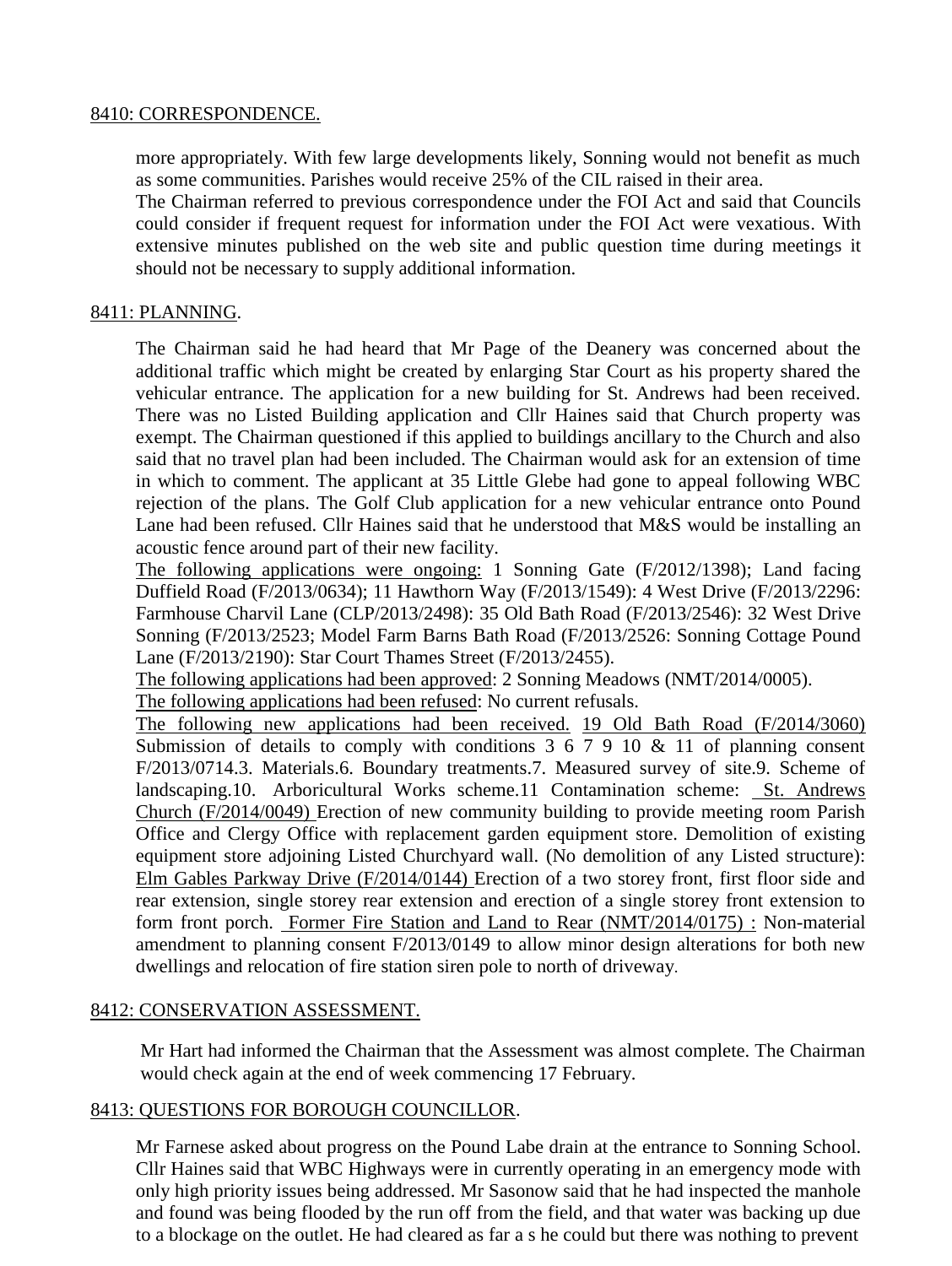# 8413: QUESTIONS FOR BOROUGH COUNCILLOR.

debris from entering the drain. Cllr Haines agreed that the drains in Sonning were in a poor state. WBC were providing aid to Windsor and Maidenhead, under emergency measures which permitted them to do so providing there was no detriment to themselves. The Chairman said that the government had said there would be funds for areas affected by the flooding and suggested that the water flooding into Pound Lane from the blocked drain might benefit from this. Mr Farnese said that the water from the field should be channelled before it reached the road, a culvert would be ideal. Mr Barker was currently clearing the ditch on the boundary between the school and South Hill.

#### 8414: PARISHIONERS QUESTIONS

There were no questions.

#### 8415: DEFIBRILLATOR.

Ms Reeve said that the defibrillator had been registered and she hoped to arrange the awareness sessions as soon as possible but they were in demand. The Chairman had installed the signs and said that the Pearson Hall had paid £190 towards the electrical installation. Ms Reeve said that she had not yet approached Sonning School or the Scouts regarding another defibrillator. A new battery would cost £100 but they did have a long life expectancy. Mr Liddiard would advise local businesses that there was a small area for advertising.

## 8416: WEB SITE.

Ms Reeve thanked those who had supplied the information she had requested and would like to receive the remained in the next couple of weeks. Mr Hargrave agreed to provide photographs of previous Regattas, Mr Fisher would provide information about the Scouts and the Clerk would chase up information from the Scarecrow Committee. Any photographs relating to items on the web site would be welcome. The Clerk would also chase WBC about the request to link to their web site. Mr Ennis the art tutor at RBCS was in the process of designing a new SPC logo.

## 8417: FINANCE.

a) Payment of Accounts. The Chairman proposed making the following payments Ms Reeve seconded and these were unanimously approved.

January

| <b>PME</b> Engraving - Plaque               | 169.20  |
|---------------------------------------------|---------|
| Southern Electric – Energy                  | 464.20  |
| A R Hulley Litter December + part November  | 218.75  |
| SSE Contracting St. Lighting M'tnce         | 838.86  |
| <b>SSE Contracting St. Lighting Repairs</b> | 30.32   |
| $Quadron - Dog Bins$                        | 83.58   |
| Mrs L A Bates - Honorarium                  | 2480.00 |
| Mrs L A Bates – Telephone                   | 40.00   |
| British Gas. Pav. Electricity               | 170.46  |
|                                             | 4495.37 |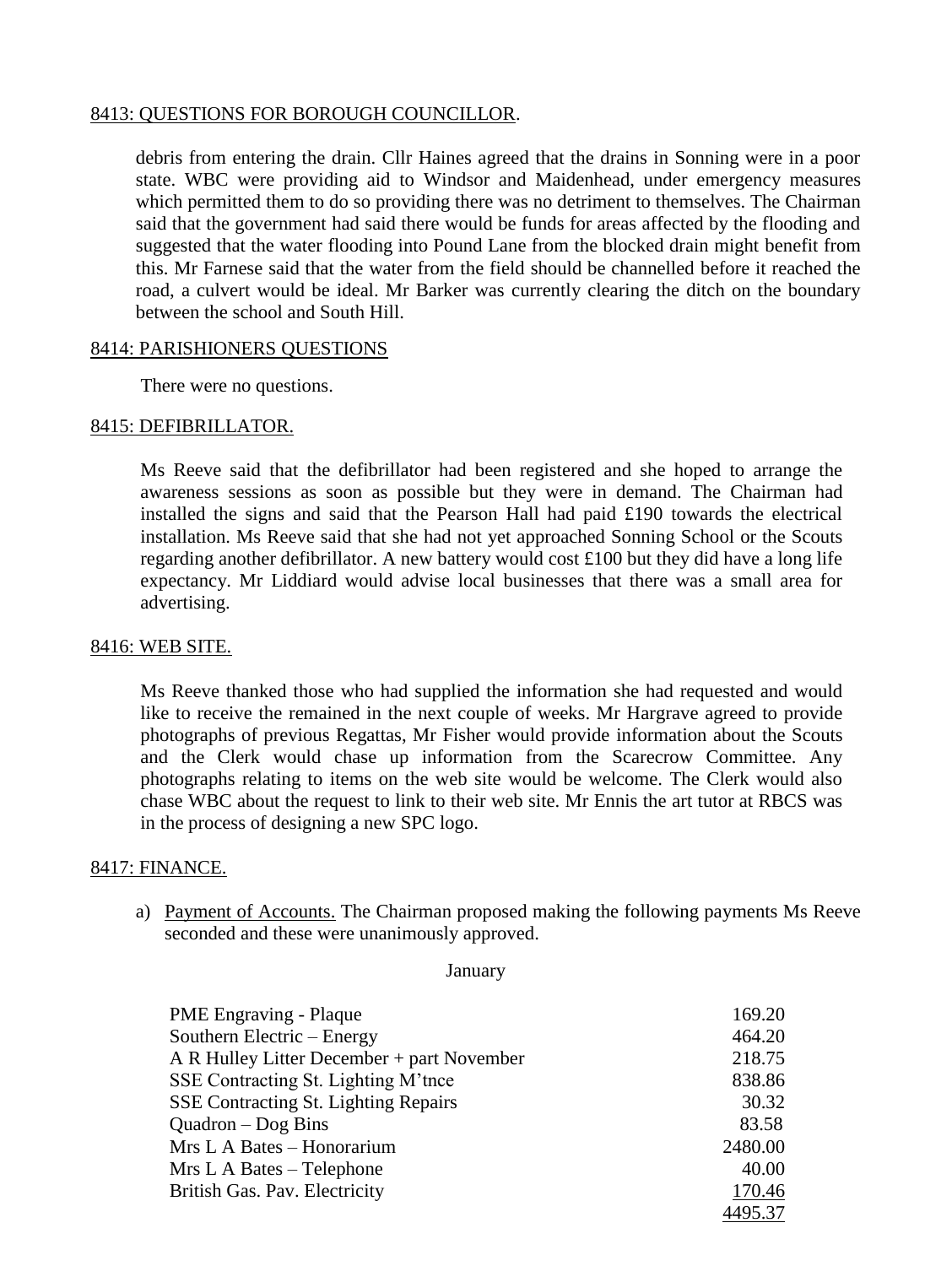## 8417: FINANCE (Cont'd)

- b) Report. The Clerk had prepared a report which was noted.
- c) 2014/15 Draft Budget. The Clerk had revised the draft Budget to reflect the expenditure and anticipated withdrawal from reserves to maintain a zero Precept increase. Following discussion the Chairman proposed setting the budget at £38951, less anticipated income of £3926 and the withdrawal of £3567 from reserves. Mr Farnese seconded and this was unanimously approved. The Chairman said there had been an influx of dog walkers from outside Sonning due to other facilities being flooded. This had resulted in extra dog bags (full) in the recreation ground and roads.

#### 8418: PROPOSALS FOR QUEENS JUBILEE CELEBRATIONS.

The Chairman said that the Bridge footway safety lights were connected to the unmetered street lighting supply. The lights were 40w LED and were long life. If they did fail it was a simple matter of removing a single unit, as with a light bulb, and there would be no need to close the Bridge to traffic.

Mr Fisher and Mr Hargrave were actively seeking additional funding.

#### 8419: SPC POLICIES.

The Clerk had submitted two policies for review. Planning Committee Terms of Reference. These were reviewed and agreed for publication. Financial Regulations. These were reviewed and agreed for publication.

#### 8420: HIGHWAYS.

In the absence of Mr Evans the Chairman said that he had looked at the Turpins corner and felt that an additional bollard was required and that large chevrons indicating the corner were needed in order for drivers to fully understand that they had to turn right. There was some feeling that they would not be unacceptable in the Conservation Area. Mr Liddiard said that he had some illuminated tape and agreed to put it on the bollards in a chevron shape to see if this improved matters.

Mr Fisher had attended the meeting arranged by Rob Wilson (MP) regarding a third Bridge. About 300 people had attended. Concerns had been raised by residents from the Caversham and Emmer Green areas due to the closure of Sonning Bridge and the effect this had on traffic in Reading and surrounding areas. There were concerns that a third bridge would increase traffic on Oxon roads but it appeared that the majority of those against a third bridge were from areas further away such as Banbury. The routes under discussion were from the A329 and a Caversham Ring Road. There was no explanation about traffic modelling for the area. Cllr Haines said that the Playhatch Road had been badly damaged by the flooding and culverts had been suggested as part of improvements to the road but nothing could be done until an assessment could be carried out once the water had dropped. There was a meeting in London to discuss the crossing where Keith Baker would represent WBC. Rob Wilson was optimistic about the new crossing and he would like plans to be drawn up and for there then to be a public consultation. The Chairman said that he had met the owner of the Rowing Lake who had plans for a bridge over the Lake, the owner had also spoken to Lafarge, who would consider some funding and Sport England. Lafarge had a big problem as they needed access to the south of the M4 and without Sonning Bridge their only route was to go via Reading or Henley.